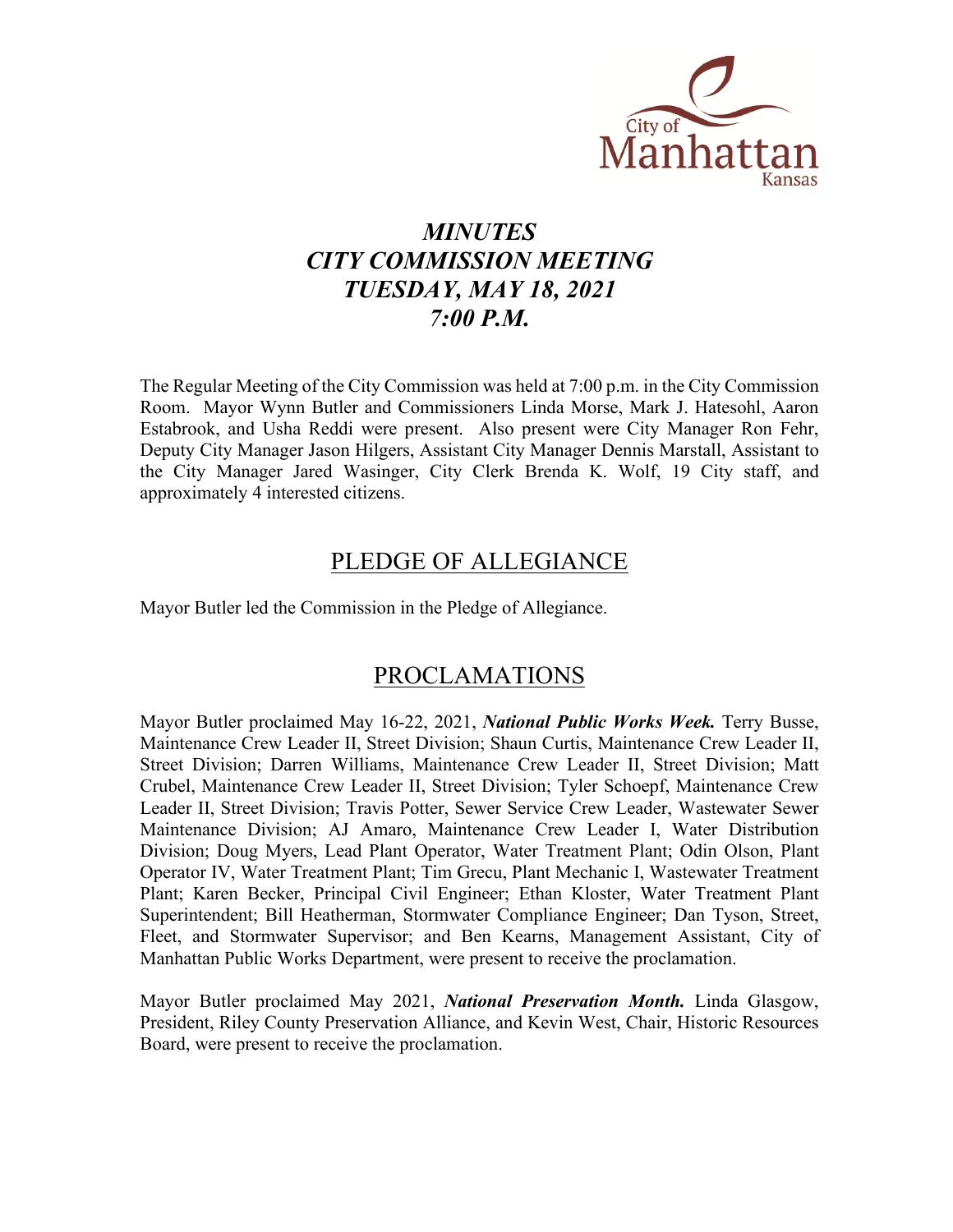# COMMISSIONER COMMENTS

Commissioner Reddi mentioned if someone was interested, the deadline to file to run for City Commission or USD 383 School Board was noon on June 1, 2021, and if not interested in running for a local office, the City has vacancies on advisory boards that need filled. She congratulated all recent Manhattan High School and Kansas State University graduates. She stated Riley County Health Department would host a youth vaccine clinic for youth 12-17 years of age on Thursday, May 20, 2021, from 9 am - 4 pm at Pottorf Hall in CiCo Park.

Commissioner Estabrook stated he was contacted by Kansas Department for Aging and Disability Services (KDADS) Commissioner of Behavioral Health to work on a suicide prevention plan for veterans and military over the summer, along with Janet Nichols, Chamber of Commerce Military Community Liaison. He said the Flint Hills Area Transportation Agency (FHATA) Board met to discuss some changes to its composition and that Junction City was moved to different part of the Board. He stated that federal regulations require those who ride on the FHATA buses wear a mask.

Mayor Butler stated that funding for FHATA buses could be affected due to the federal regulations and asked for cooperation by those who ride when asked by the driver to wear a mask. He also encouraged the public to cooperate if any business requires a mask be worn still.

## CONSENT AGENDA

(\* denotes those items discussed)

#### **MINUTES**

The Commission approved the minutes of the Regular City Commission Meeting held Tuesday, May 4, 2021.

#### **CLAIMS REGISTER NO. 2974**

The Commission approved Claims Register No. 2974 authorizing and approving the payment of claims from April 28, 2021 – May 11, 2021, in the amount of \$8,633,459.41.

#### **LICENSES**

The Commission approved an annual Cereal Malt Beverages On-Premises License for Axe to Grind, 925 Enoch Lane.

## **\* ORDINANCE NO. 7536 – ISSUE - GENERAL OBLIGATION BOND SALE 2021-A**

Commissioner Estabrook announced he would abstain from this item.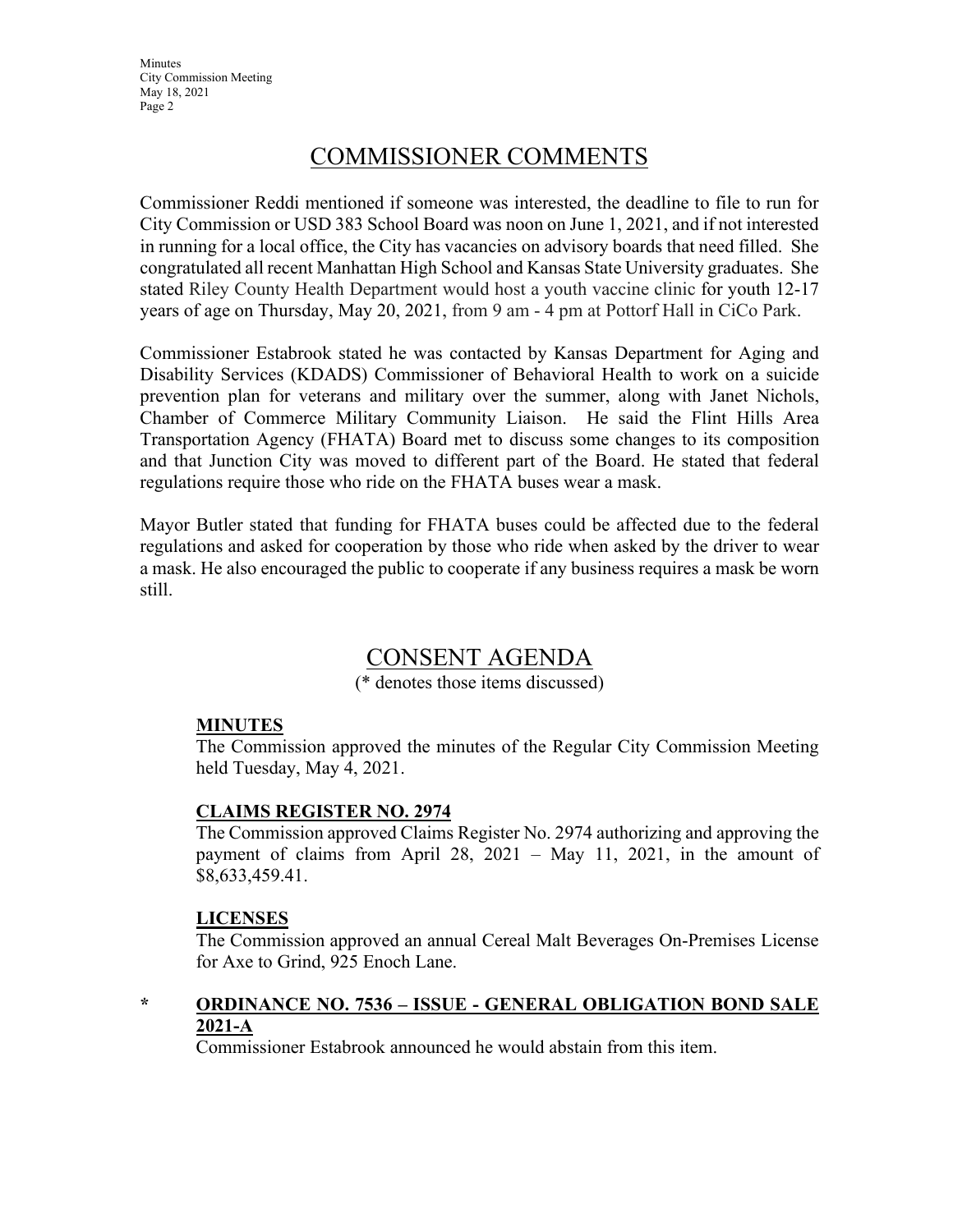#### **\* ORDINANCE NO. 7536 – ISSUE - GENERAL OBLIGATION BOND SALE 2021-A** *(CONTINUED)*

The Commission approved accepting the best bid for selling the bonds to Robert W. Baird & Co., Inc., of Redbank, New Jersey; and approved Ordinance No. 7536 issuing \$4,940,000.00 in General Obligation Bonds (Series 2021-A) to finance the following seven (7) public improvement districts projects: *Heritage Square North Addition, Unit Two* – Sanitary Sewer (SS1701), Street (ST1701), and Water (WA1701); and *Northwing Addition, Unit Two* – Sanitary Sewer (SS1718), Storm Drainage (SM1709), Street (ST1709), and Water (WA1712); and three (3) capital projects: *Old Big Blue Ditch*, Phase V – Storm Drainage Improvements (SM1605); *Denison Avenue and Marlatt Avenue Roadway* – Street Improvements (ST1612); and *Manhattan Housing Authority* – Building Improvements (SP1706).

## **\* RESOLUTION NO. 051821-A - RATIFY DELIVERY - GENERAL OBLIGATION BOND SALE 2021-A**

Commissioner Estabrook announced he would abstain from this item.

The Commission approved Resolution No. 051821-A ratifying delivery of the Series 2021-A bonds to the low bidder Robert W. Baird & Co., Inc., of Redbank, New Jersey.

#### **RESOLUTION NO. 051821-B - EMINENT DOMAIN - SAFE ROUTES TO SCHOOL, PHASE 2C (PD2001)**

The Commission approved Resolution No. 051821-B deeming it necessary to acquire the subject easements on the properties listed by the power of eminent domain for the Safe Routes to School, Phase 2C, project (PD2001) and directing the Director of Public Works/City Engineer or the City's designated consultant engineers to complete and file with the City Clerk surveys of the necessary easements.

## **FINAL PLAT – HENRY ADDTION**

The Commission accepted the easements and rights-of-way, as shown on the Final Plat of Henry Addition, generally located west of Elijah Addition and Chapel Hill Addition on Victory Drive and Goheen Drive extended, based on conformance with the Manhattan Urban Area Subdivision Regulations.

## **RESOLUTION NO. 051821-C - PETITION - HENRY ADDITION - SANITARY SEWER (SS2107) IMPROVEMENTS**

The Commission found the petition sufficient and approved Resolution No. 051821- C finding the project advisable and authorizing construction for the Henry Addition Sanitary Sewer Improvements (SS2107).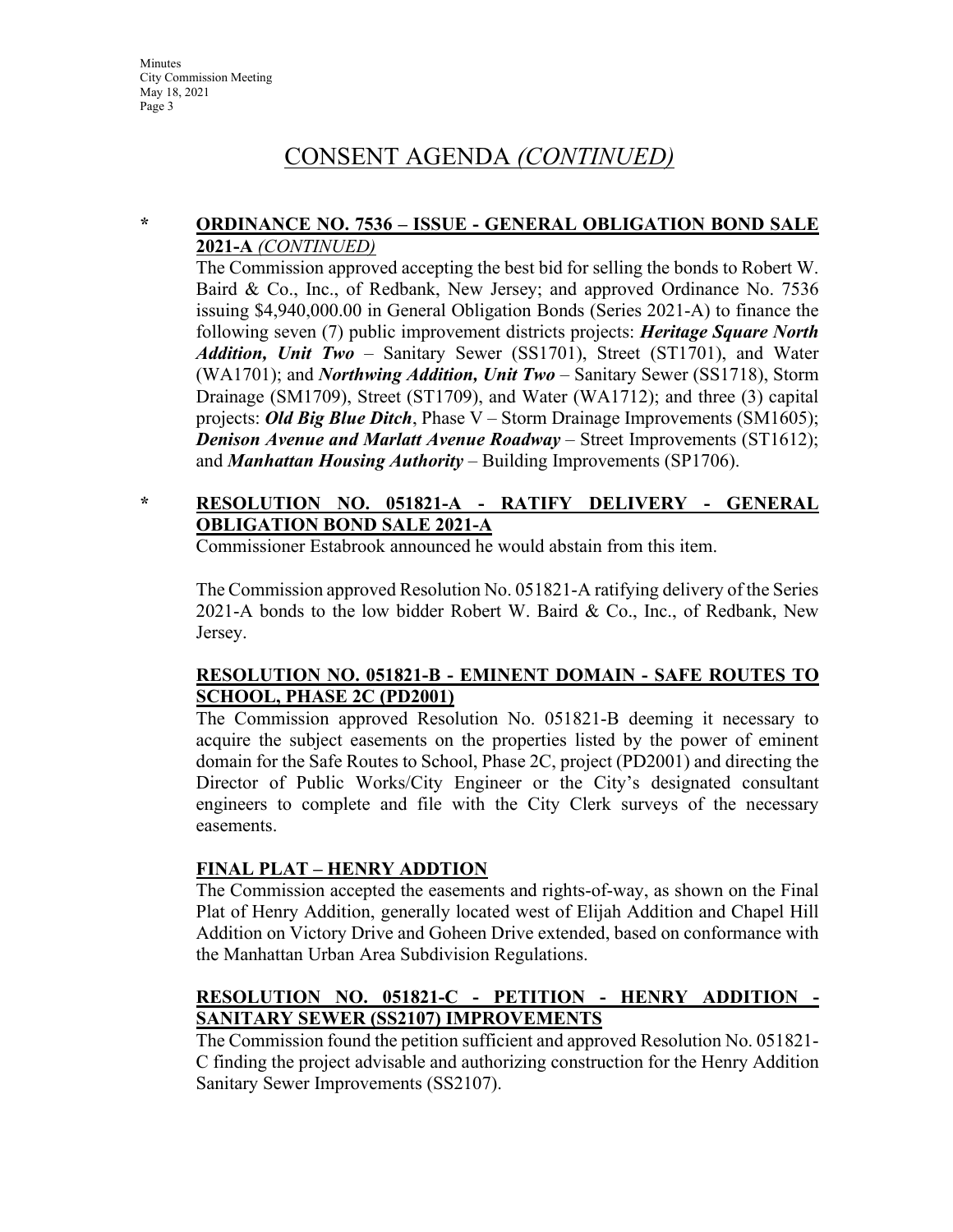#### **RESOLUTION NO. 051821-D - PETITION - HENRY ADDITION - STREET (ST2104) IMPROVEMENTS**

The Commission found the petition sufficient, and approved Resolution No. 051821-D finding the project advisable and authorizing construction the Henry Addition Street Improvements (ST2104).

#### **RESOLUTION NO. 051821-E - PETITION - HENRY ADDITION - WATER (WA2106) IMPROVEMENTS**

The Commission found the petition sufficient and approved Resolution No. 051821-E finding the project advisable and authorizing construction the Henry Addition Water Improvements (WA2106).

#### **AGREEMENT - ENGINEERING SERVICES - HENRY ADDITION - SANITARY SEWER (SS2107), STREET (ST2104), AND WATER (WA2106) IMPROVEMENTS**

The Commission authorized the Mayor and City Clerk to execute an Agreement for Professional Engineering Services, in an amount not to exceed \$59,800.00, with SMH Consultants, of Manhattan, Kansas, for the Henry Addition Sanitary Sewer (SS2107), Street (ST2104), and Water (WA2106) improvements.

#### **RESOLUTION NO. 051821-F - AMENDED PETITION - THE HIGHLANDS AT GRAND MERE, UNIT TWO - STREET (ST2012) IMPROVEMENTS**

The Commission found the amended petition sufficient and approved Resolution No. 051821-F finding the project necessary and authorizing construction for The Highlands at Grand Mere, Unit Two, Street Improvement Project (ST2012) and repealing Resolution No. 010521-B.

## **RESOLUTION NO. 051821-G - PETITION - THE HIGHLANDS AT GRAND MERE, UNIT TWO - SANITARY SEWER (SS2014) IMPROVEMENTS**

The Commission found the new petition sufficient and approved Resolution No. 051821-G finding the new Sanitary Sewer (SS2014) project necessary and authorizing construction and repealing Resolution No. 010521-A for the previous Sanitary Sewer project.

#### **AWARD CONTRACT - THE HIGHLANDS AT GRAND MERE, UNIT TWO - STREET (ST2012), SANITARY SEWER (SS2014), AND WATER (WA2024) IMPROVEMENTS**

The Commission found that Larson Construction Company, Inc., of, Manhattan, Kansas, is the lowest and best responsible bidder, based on staff's recommendation, and is in the best interest of the City, and accepted the Engineer's Opinion of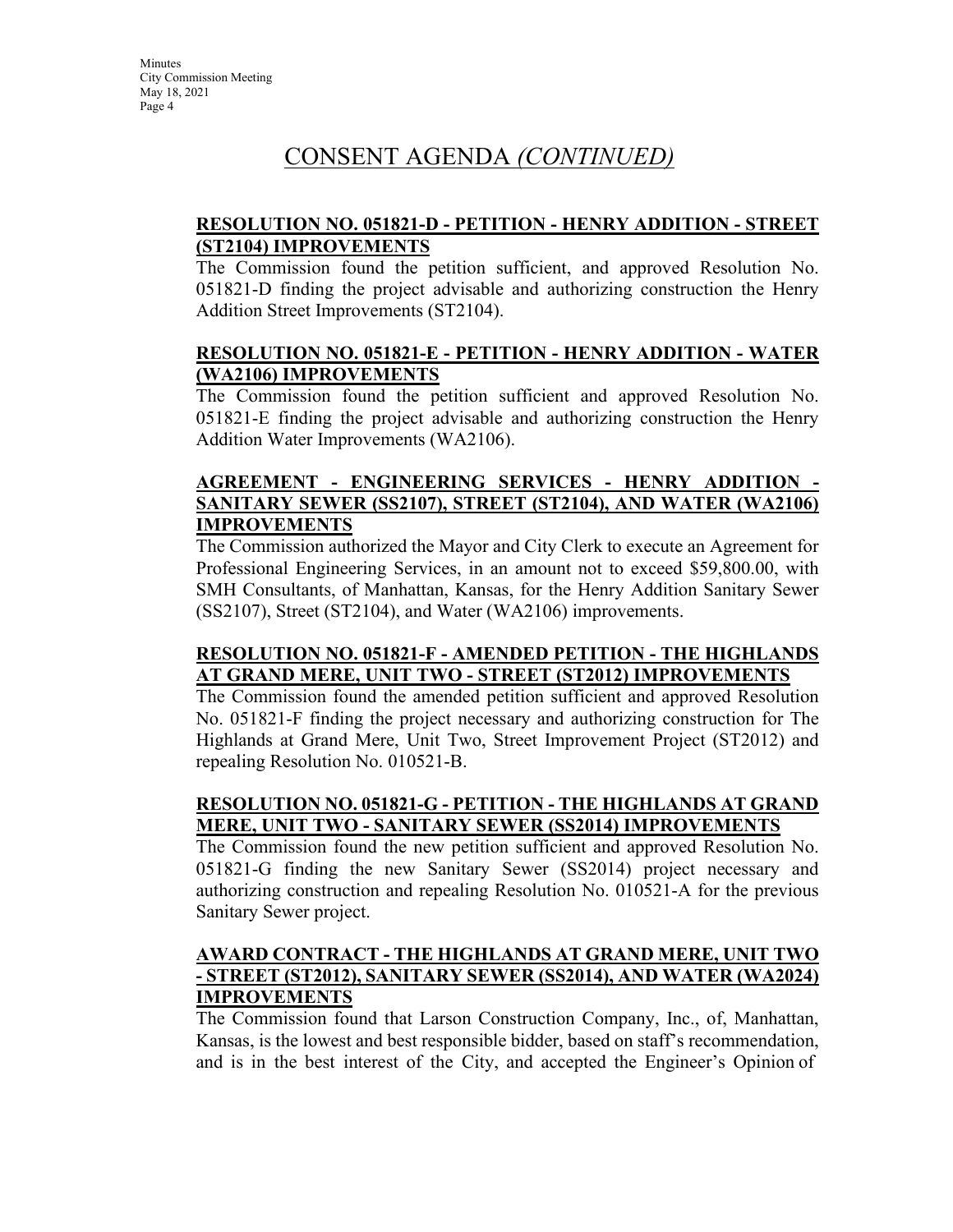#### **AWARD CONTRACT - THE HIGHLANDS AT GRAND MERE, UNIT TWO - STREET (ST2012), SANITARY SEWER (SS2014), AND WATER (WA2024) IMPROVEMENTS** *(CONTINUED)*

Probable Cost in the total amount of \$299,800.00 *(\$176,000.00 for Street, \$76,400.00 for Sanitary Sewer, and \$47,400.00 for Water)*; and awarded and authorized the Mayor and City Clerk to execute a construction contract in the total amount of \$375,103.00 *(\$212,486.00 for Street, \$115,889.00 for Sanitary Sewer, and \$46,728.00 for Water)* with Larson Construction Company, Inc., of Manhattan, Kansas, for The Highlands at Grand Mere, Unit Two, Street (ST2012), Sanitary Sewer (SS2014), and Water (WA2024) Improvements.

#### **AWARD CONTRACT - ASPHALT STREET MAINTENANCE PROJECT, PHASE I (ST2103)**

The Commission awarded and authorized the Mayor and City Clerk to execute a contract in the amount of \$915,216.70 to Shilling Construction Company, Inc., of Manhattan, Kansas, for the 2021 Asphalt Street Maintenance, Phase I, project (ST2103), to be paid from the Special Street and Highway Fund which is funded by gasoline tax reimbursements from the State of Kansas.

#### **PURCHASE - STREET SWEEPER - UNIT #235 (CIP #SW104E)**

The Commission authorized the purchase of a 2021 Global M4HSD Street Sweeper, Unit #235 (CIP #SW104E), in the net amount of \$239,223.*00 (Base Bid in the amount of \$289,223.00 less trade-in value in the amount of \$50,000.00)* from Berry Tractor and Equipment, of Wichita, Kansas, to replace the current 2014 model Street Sweeper (Unit #235).

#### **LEASE PURCHASE - STREET SWEEPER - UNIT #235 (CIP #SW104E)**

The Commission authorized the Mayor and City Clerk to execute a lease purchase agreement for a 2021 Global M4HSD Street Sweeper for Unit #235 (CIP #SW104E) with Clayton Holdings, LLC.

#### **RESOLUTION NO. 051821-H - EMINENT DOMAIN - UTILITY RELOCATIONS - MANHATTAN LEVEE FLOOD RISK MANAGEMENT PROJECT (SM1813/SP1908)**

The Commission approved Resolution No. 051821-H declaring it is necessary to acquire the subject easements on the properties listed by the power of eminent domain for the Utility Relocations necessitated by the Manhattan Levee Flood Risk Management Project (SM1813/SP1908) and directing the Director of Public Works/City Engineer or SMH Consultants, of Manhattan, Kansas, to complete, and file with the City Clerk, surveys of the necessary easements.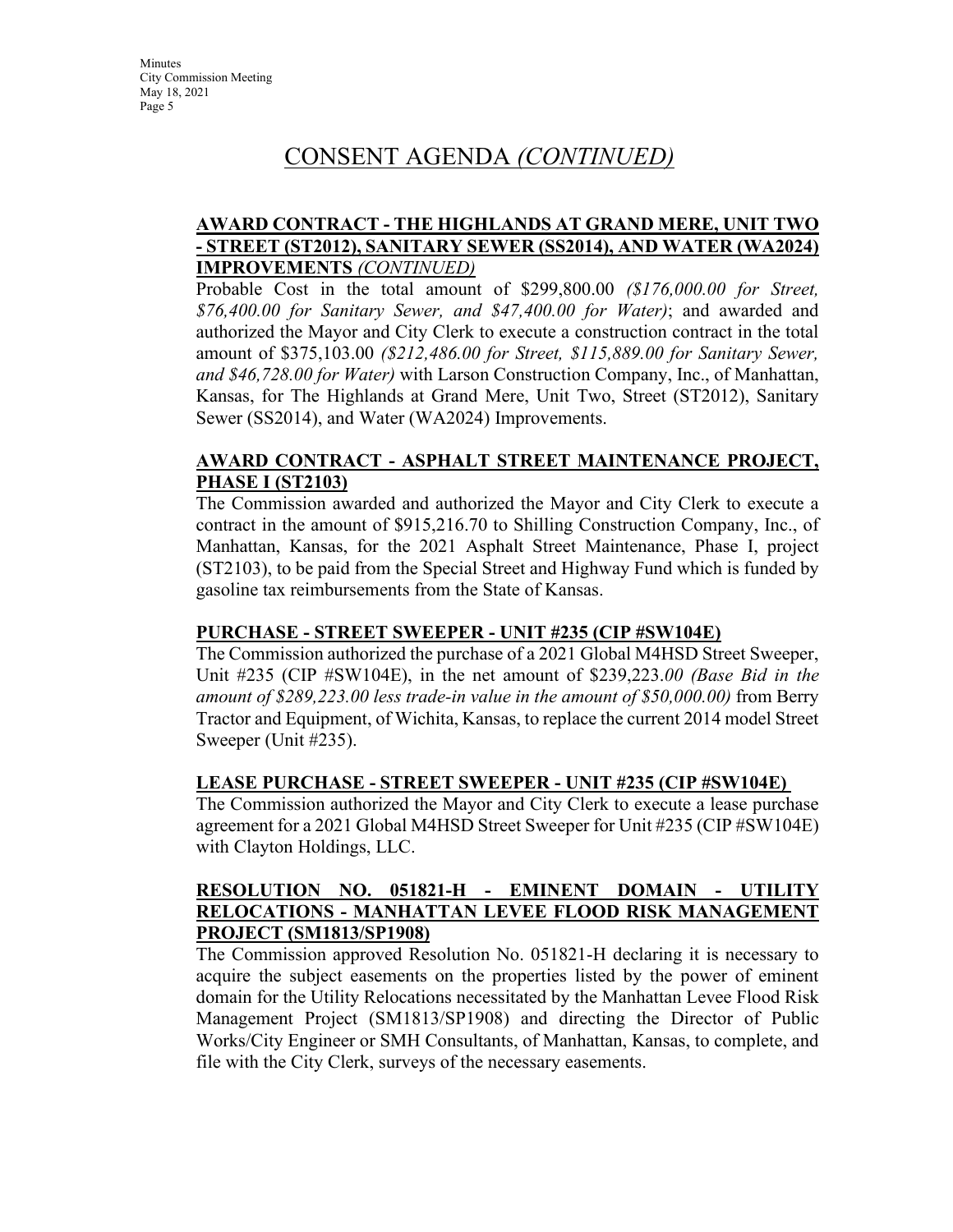#### **DEDICATE FLOOD PROTECTION EASEMENTS AND TEMPORARY WORK AREA EASEMENTS - CITY OWNED TRACTS**

The Commission approved dedication of easements *(See Attachment No. 1)* from eight (8) City-Owned tracts for the Manhattan Levee Flood Risk Management Project (SM1813/SP1908); authorized the Mayor and City Clerk to execute the finalized easements on behalf of the City; and authorized the City Manager to sign the final authorization for entry by the U.S. Army Corps of Engineers (USACE) once the attorney certification has been made.

#### **RATIFICATION OF KANAS GAS EASEMENTS - MANHATTAN LEVEE (SM1813/SP1908)**

The Commission ratified and confirmed two Easements that were conveyed to ONEOK, Inc., as part of the Utility Relocations necessitated by the Manhattan Levee Flood Risk Management Project (SM1813/SP1908) and authorized the Mayor and City Clerk to execute the Ratification.

#### **PAYMENT - RILEY COUNTY DISTRICT COURT - MANHATTAN FLOOD LEVEE FLOOD RISK MANAGEMENT PROJECT (SM1813/SP1908)**

The Commission authorized City Administration to pay \$57,735.75 to the Clerk of the Riley County District Court to acquire easements from the subject properties within Riley County associated with the Manhattan Levee Flood Risk Management Project (SM1813/SP1908) and determine no appeal of the awards is necessary.

#### **BOARD APPOINTMENTS**

The Commission approved the following appointments by Mayor Butler to various boards and committees of the City.

#### *City/University Special Projects Fund Committee*

Re-appointment of Emily Koenig, 103 S.  $4<sup>th</sup>$  St., Suite 205B, to a two-year At-Large term, which will begin on July 1, 2021, and will expire on June 30, 2023.

Appointment of Vincent Tracey, 304 Knoxberry Dr., to a two-year At-Large term, which begins immediately, and will expire on June 30, 2022.

#### *Downtown Business Improvement District Advisory Board*

Appointment of Jason Suther, 1731 Kings Rd., to fill the unexpired term of Scott Augustine, which begins immediately and will expire on December 31, 2022.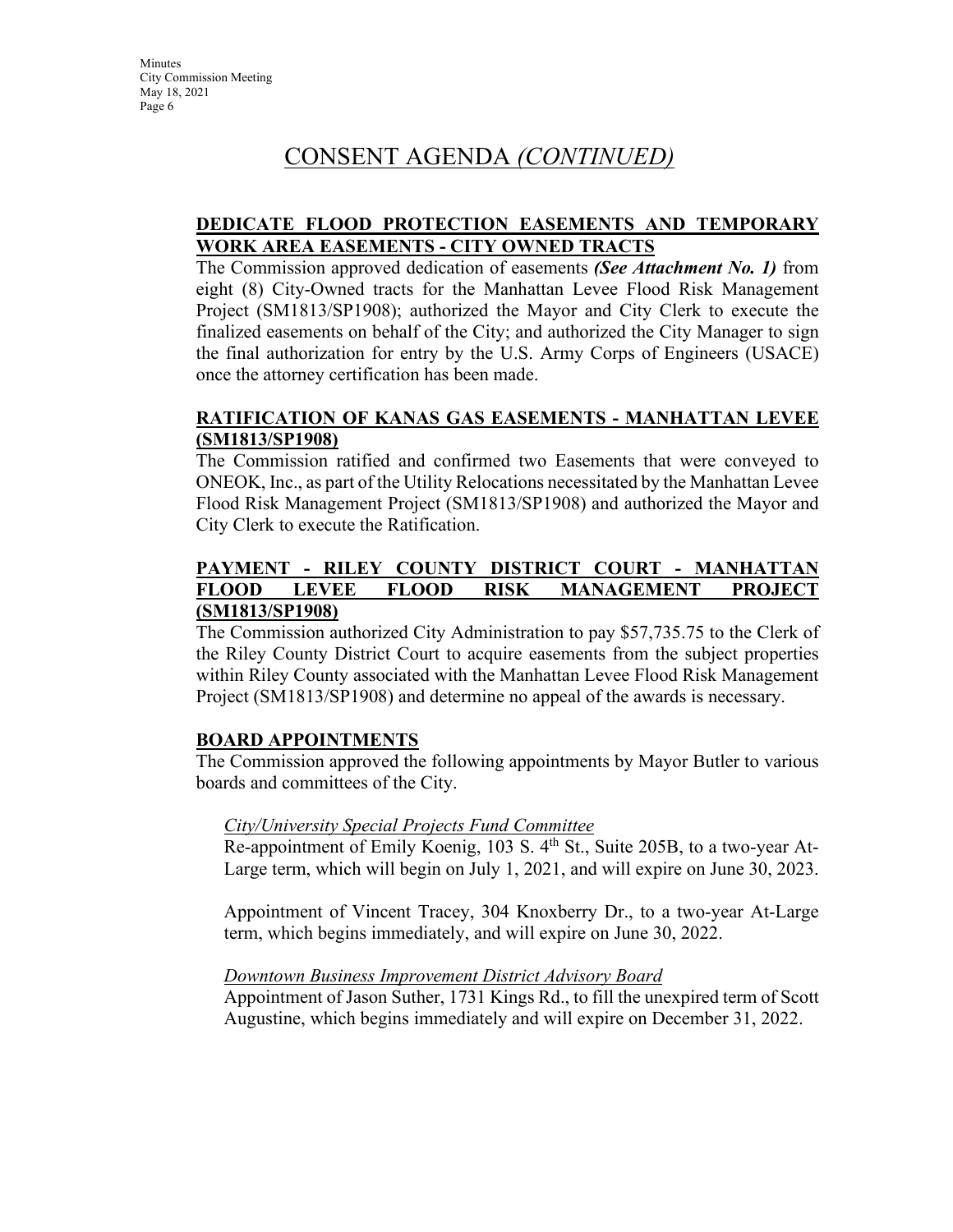#### **BOARD APPOINTMENTS** *(CONTINUED)*

#### *Housing Appeals Board*

Re-appointment of Allyn Weddle, 2617 Marion Ave., to a three-year term, which will begin July 1, 2021, and will expire on June 30, 2024.

#### *Joint Corrections Advisory Board*

Re-appointment of Jamie Morris-Hardeman, 1822 Laramie St., to a two-year Adult term, which will begin July 1, 2021, and will expire on June 30, 2023.

#### *Social Services Advisory Board*

Re-appointment of Sue Maes, 428 Wickham Rd., to a three-year term, which will begin July 1, 2021, and will expire on June 30, 2024.

Re-appointment of Tom Ruzicka, 1409 Sunny Slope Ln., to a three-year term, which will begin July 1, 2021, and will expire on June 30, 2024.

Appointment of Shannon Horton, 2137 Halls Landing, to a three-year term, which will begin July 1, 2021, and will expire on June 30, 2024.

Appointment of Christina Stratman, 5552 Stonecrest Ct. #302B, to a three-year term, which will begin July 1, 2021, and will expire on June 30, 2024.

#### *Special Alcohol Funds Advisory Committee*

Re-appointment of Scott Seel, 1325 Dartmouth Dr., to a three-year term, which will begin July 1, 2021, and will expire on June 30, 2024.

Appointment of Christine Robinson, 4533 Bee Flight Cir., to a three-year term, which will begin July 1, 2021, and will expire on June 30, 2024

## **\* BOARD APPOINTMENT - HOUSING AUTHORITY BOARD OF COMMISSIONERS**

Commissioner Estabrook announced he would abstain from this item.

The Commission approved the appointment of Glee Myers,  $300$  N.  $5<sup>th</sup>$  St., to fill an unexpired Resident term of Ida Jane Leupold, which begins immediately, and will expire on March 3, 2023.

Mayor Butler opened the public comments.

Hearing no comments, Mayor Butler closed the public comments.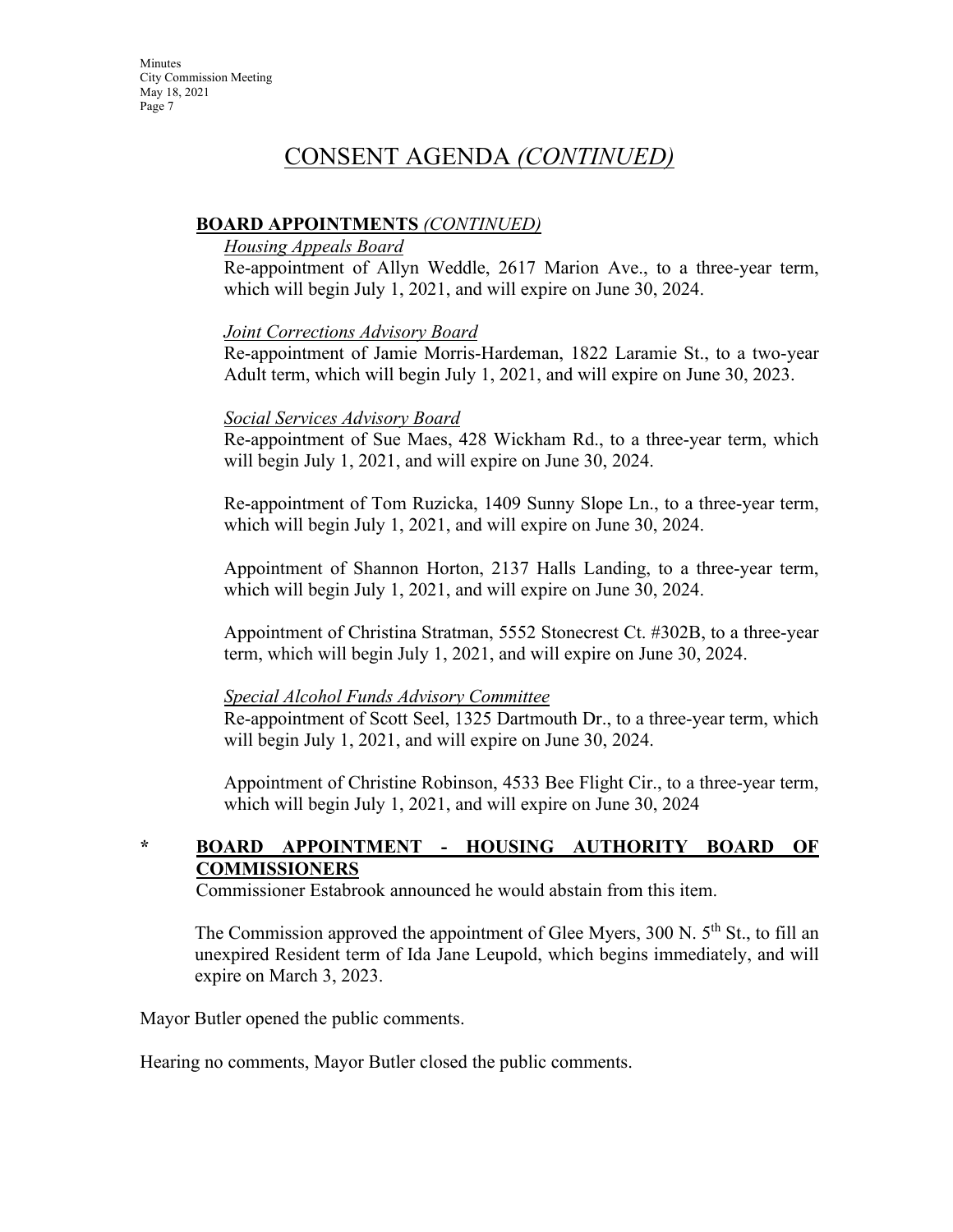# CONSENT AGENDA (*CONTINUED*)

Commissioner Hatesohl moved to approve the consent agenda. Commissioner Morse seconded the motion. On a roll call vote, motion carried 5-0 with the exception of Item D, ORDINANCE NO. 7536 – ISSUE - GENERAL OBLIGATION BOND SALE 2021-A and RESOLUTION NO. 051821-A – RATIFY DELIVERY - GENERAL OBLIGATION BOND SALE 2021-A, and Item P, BOARD APPOINTMENT - HOUSING AUTHORITY BOARD OF COMMISSIONERS, which carried 4-0-1, with Commissioner Estabrook abstaining.

## GENERAL AGENDA

#### **FIRST READING - REZONE - LOT 35, EUREKA ADDITION, UNIT TWO (C-6/AO, HEAVY COMMERCIAL DISTRICT WITH AIRPORT OVERLAY DISTRICT, TO I-3/AO, LIGHT INDUSTRIAL DISTRICT WITH AIRPORT OVERLAY DISTRICT)**

Chad Bunger, Assistant Director of Community Development, presented the item. He then answered questions from the Commission.

Mayor Butler opened the public comments.

Hearing no comments, Mayor Butler closed the public comments.

Commissioner Morse moved to accept the Manhattan Urban Area Planning Board's recommendation and approve first reading of an ordinance rezoning Lot 35, Eureka Addition, Unit Two, an approximately 2.84-acre lot, generally located on the south end of Eureka Terrace, from C-6/AO, Heavy Commercial District with Airport Overlay District, to I-3/AO, Light Industrial District with Airport Overlay District, based on the findings in the Staff Report *(See Attachment No. 2).* Commissioner Reddi seconded the motion. On a roll call vote, motion carried 5-0.

#### **DISCUSSION - DRAFT MANHATTAN DEVELOPMENT CODE - REVIEW OF ARTICLES 26-6 AND 26-7**

Chad Bunger, Assistant Director of Community Development, presented an overview of Article 26-6. Environmental Standards which represents the floodplain regulations for the City of Manhattan, and Article 26-7. Site Development, which covers specific site development regulations for off-street parking, landscaping, signs, and outdoor lighting.

Chad Bunger, Assistant Director of Community Development, and Ron Fehr, City Manager, answered questions from the Commission.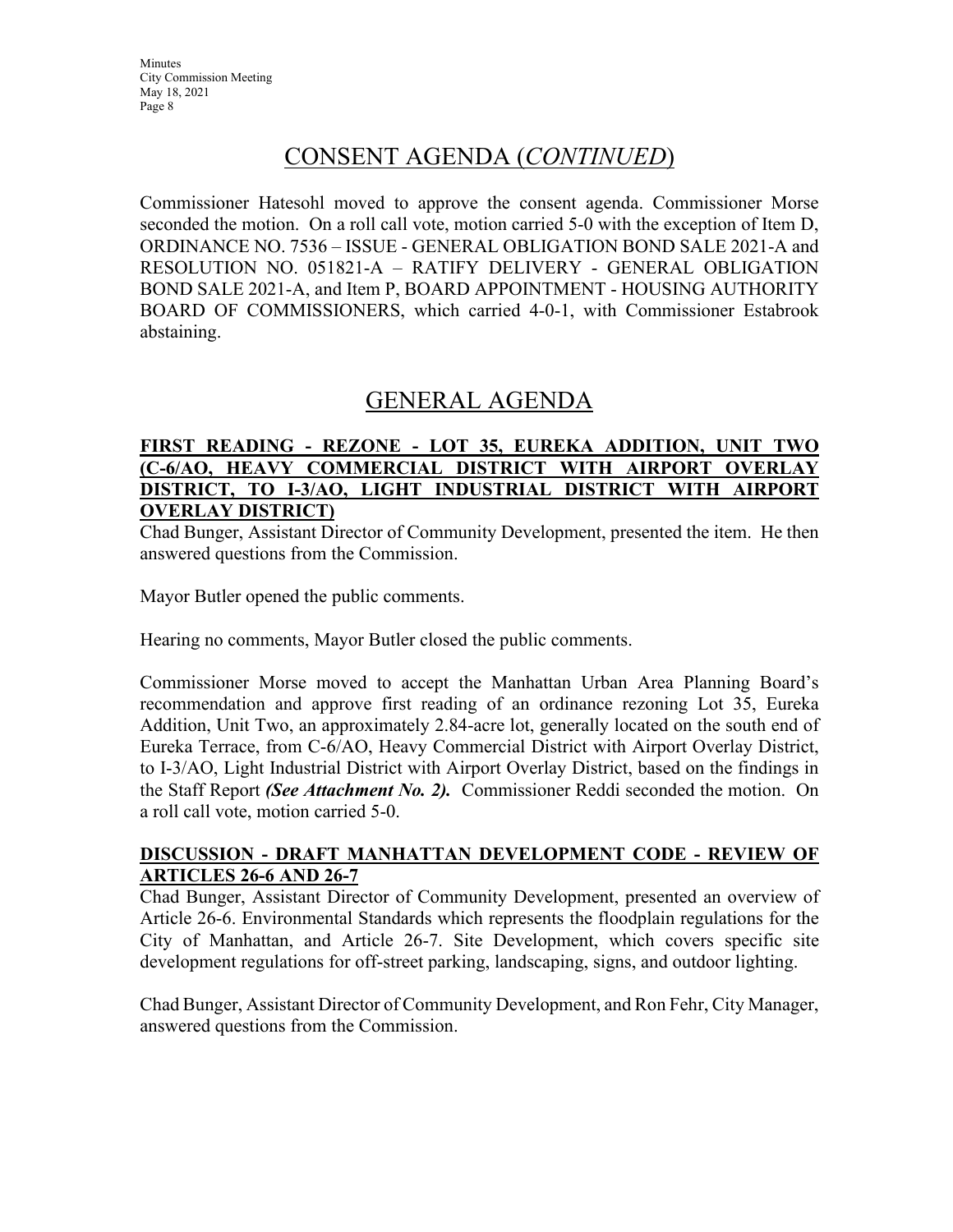# GENERAL AGENDA (*CONTINUED*)

#### **DISCUSSION - DRAFT MANHATTAN DEVELOPMENT CODE - REVIEW OF ARTICLES 26-6 AND 26-7** *(CONTINUED)*

Mayor Butler opened the public comments.

Hearing no comments, Mayor Butler closed the public comments.

As this was a discussion item, the Commission took no formal action.

# EXECUTIVE SESSION

Commissioner Hatesohl moved to recess into Executive Session to discuss the terms of the agreement between City Administration and Local 2275, International Association of Fire Fighters that presently need to remain confidential, pursuant to the exception set forth in K.S.A. 75-4319(b)(3) related to employer-employee negotiations, and to resume the open meeting at 8:55 p.m. in the City Commission Room. Commissioner Reddi seconded the motion. On a roll call vote, motion carried 5-0.

At 8:55 p.m., the Commission reconvened with Mayor Butler and Commissioner Morse, Commissioner Hatesohl, Commissioner Estabrook, and Commissioner Reddi in attendance. Mayor Butler stated that no binding action was taken during Executive Session, therefore no vote in the open meeting was needed.

#### **ADJOURNMENT**

At 8:56 p.m., the Commission adjourned.

Thende R. Way

Brenda K. Wolf, CMC, City Clerk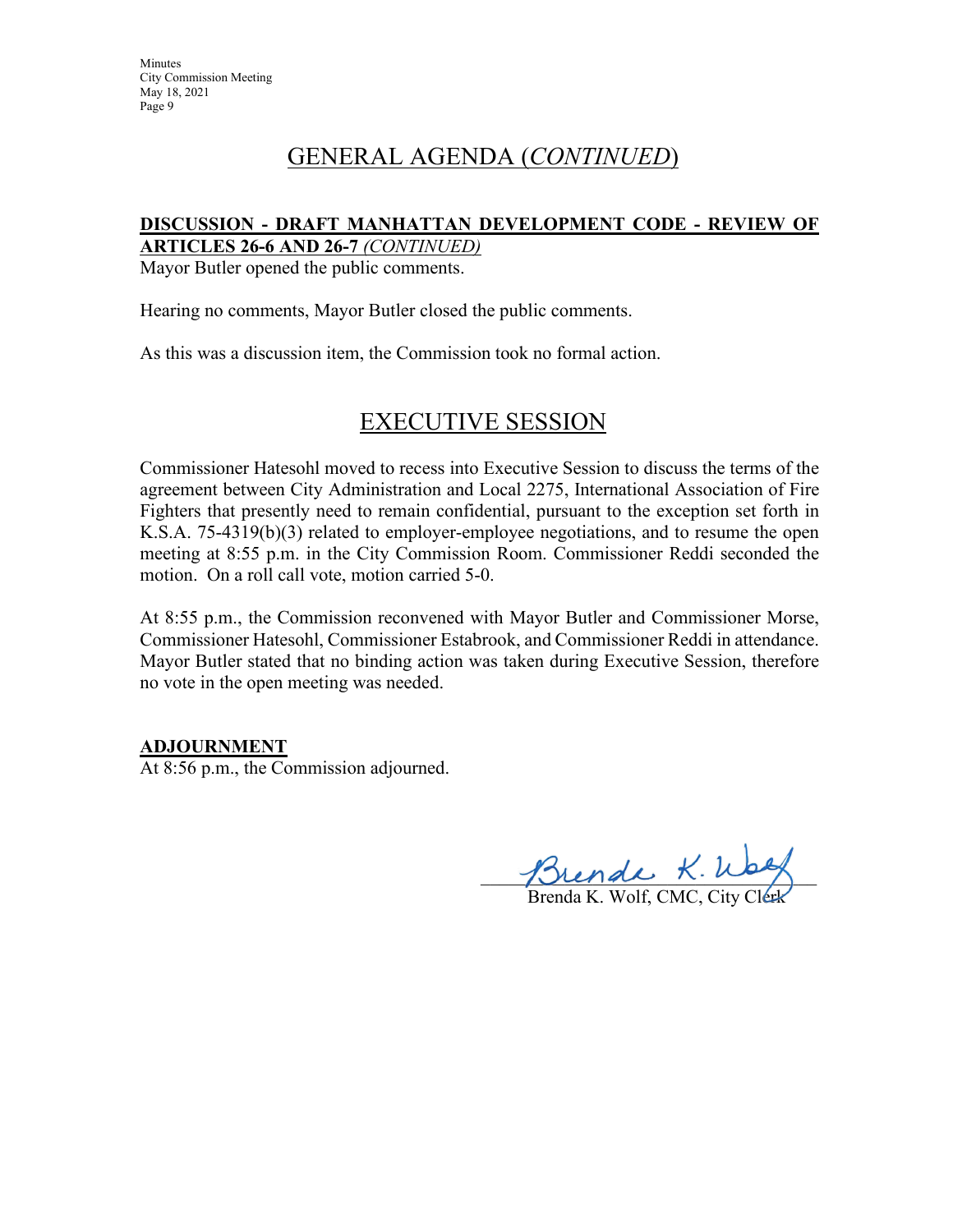## **CITY-OWNED TRACTS WITH EASEMENTS DEDICATED FOR THE MANHATTAN LEVEE PROJECT**

| Tract | <b>Current Use</b>                                                              |
|-------|---------------------------------------------------------------------------------|
|       | Unused Commercial, Adjacent to South Manhattan Avenue (Permanent &              |
| 6     | Temporary)                                                                      |
| 33    | Purchase for Future Joint Maintenance Facility (Permanent & Temporary)          |
| 34/36 | Wastewater Treatment Plant (Permanent & Temporary) (1 appraisal/2 parts)        |
| 49    | Animal Shelter (Permanent & Temp.)                                              |
| 54    | Kansas Entrepreneurial Center (KEC) (Temp.)                                     |
|       | Parking Lot for Park's Trailhead at Hayes Drive near Casement (Temporary, in 2) |
| 59    | parts)                                                                          |
| 63    | Vacant Floodplain near Hayes Drive (Temporary)                                  |
| 64    | Vacant Floodplain near Hayes/Casement (Permanent & Temp.)                       |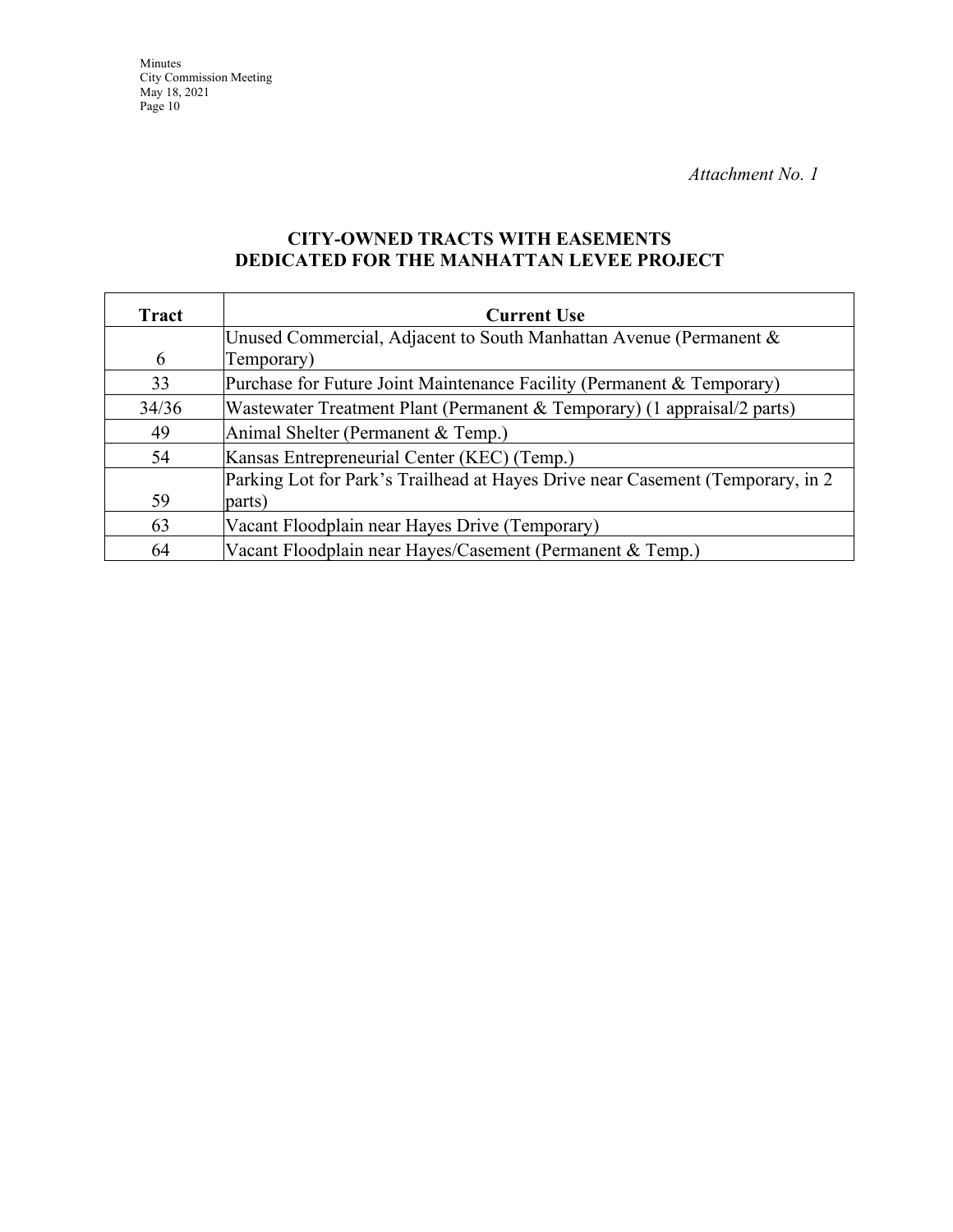# Staff Report

Community Development Department



| <b>Rezoning</b>              | <b>Eureka Terrace (Lot 35)</b>                                                                                                                                                | REZ-21-034 |
|------------------------------|-------------------------------------------------------------------------------------------------------------------------------------------------------------------------------|------------|
| To:                          | Manhattan Urban Area Planning Board                                                                                                                                           |            |
| From:                        | Barry Beagle, AICP, Senior Planner                                                                                                                                            |            |
| Meeting Date:                | May 3, 2021                                                                                                                                                                   |            |
| Applicant/Owner:             | Larson Construction, Inc. / BATA, LLC                                                                                                                                         |            |
| <b>Property Description:</b> | Lot 35, Eureka Addition, Unit Two                                                                                                                                             |            |
| Total Area:                  | 2.84-acres                                                                                                                                                                    |            |
| Current Zoning:              | C-6/AO, Heavy Commercial District with Airport Overlay                                                                                                                        |            |
| Requested Zoning:            | I-3/AO, Light Industrial District with Airport Overlay                                                                                                                        |            |
| Neighborhood zoning:         | North: I-3, Light Industrial District<br>South: C-4, Highway Business District (County)<br>Penny's Concrete Industrial PUD<br>East:<br>I-2, Industrial Park District<br>West: |            |



*Figure 1. Vicinity / Zoning Map*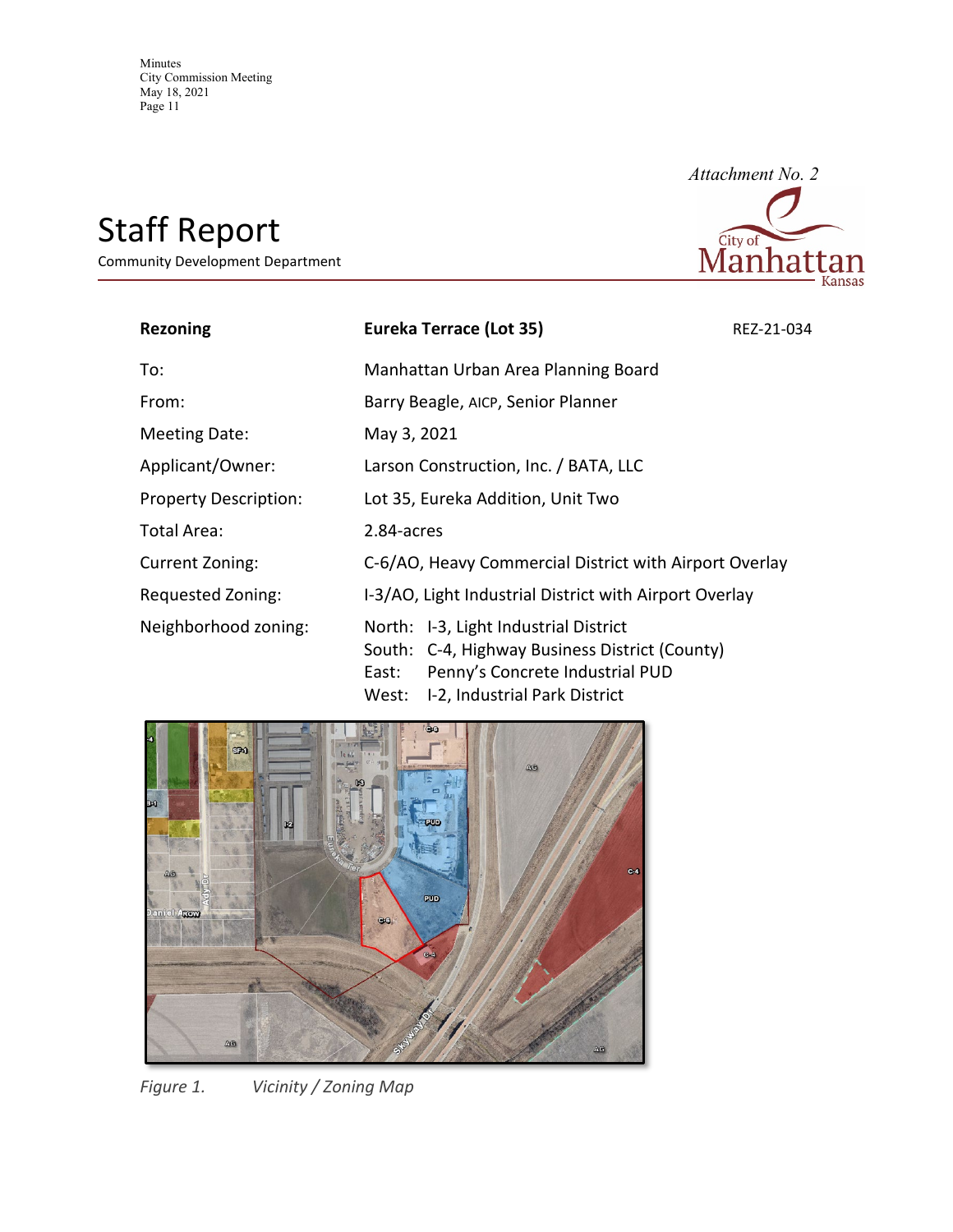## **REQUEST**

The applicant seeks to reclassify the unimproved parcel to the I-3 District to permit its continued use as an accessory storage lot in conjunction with Larson Construction's main facilities to the north across Eureka Terrace. The proposed reclassification will bring the present use of the property into compliance with the Zoning Regulations as the I-3 District permits the open storage of equipment and supplies whereas the C-6 District, as presently zoned, does not.

## **QUALIFICATIONS FOR REZONING**

Section 15-103(B) indicates no application for rezoning shall be filed unless such land has 100-feet of frontage on a public street; or has 10,000 square feet of area; or abuts land that has the same zoning classification as that which is proposed for the subject property. The subject property meets the qualifications for rezoning as it has 120-feet of frontage on Eureka Terrace, is 2.84-acres in size, and is located across Eureka Terrace from the I-3 District.

## **ANALYSIS**

Section 15-403(A) of the Zoning Regulations identifies 13 factors that should be considered when evaluating the suitability of a rezoning request affecting specific property. The factors are in bold print, followed by findings of fact and staff evaluations, when applicable.

- 1. **The Existing Use of Property**. Unimproved tract of land presently used for storage of equipment and supplies in conjunction with Larson Construction immediately north at 2616 Eureka Terrace.
	- *Evaluation:* The site has remained undeveloped since initially annexed, rezoned and platted as part of Eureka Addition in 2006. The applicant acquired the property in 2014.
- 2. **The Physical and Environmental Characteristics of the Property**. The subject property is a trapezoidal shape lot extending approximately 520-feet south of Eureka Terrace to the south boundary of Eureka Addition. The lot is essentially flat and currently unimproved. The site lies entirely within the Horizontal and Conical Zones of Manhattan's Regional Airport that requires the AO, Airport Overlay District be added to the site. The site is shown to be within Flood Zone X, the 0.2% annual chance flood hazard area as shown on Flood Insurance Rate Map Community Panel No. 20161C0344G with an effective date of March 16, 2015.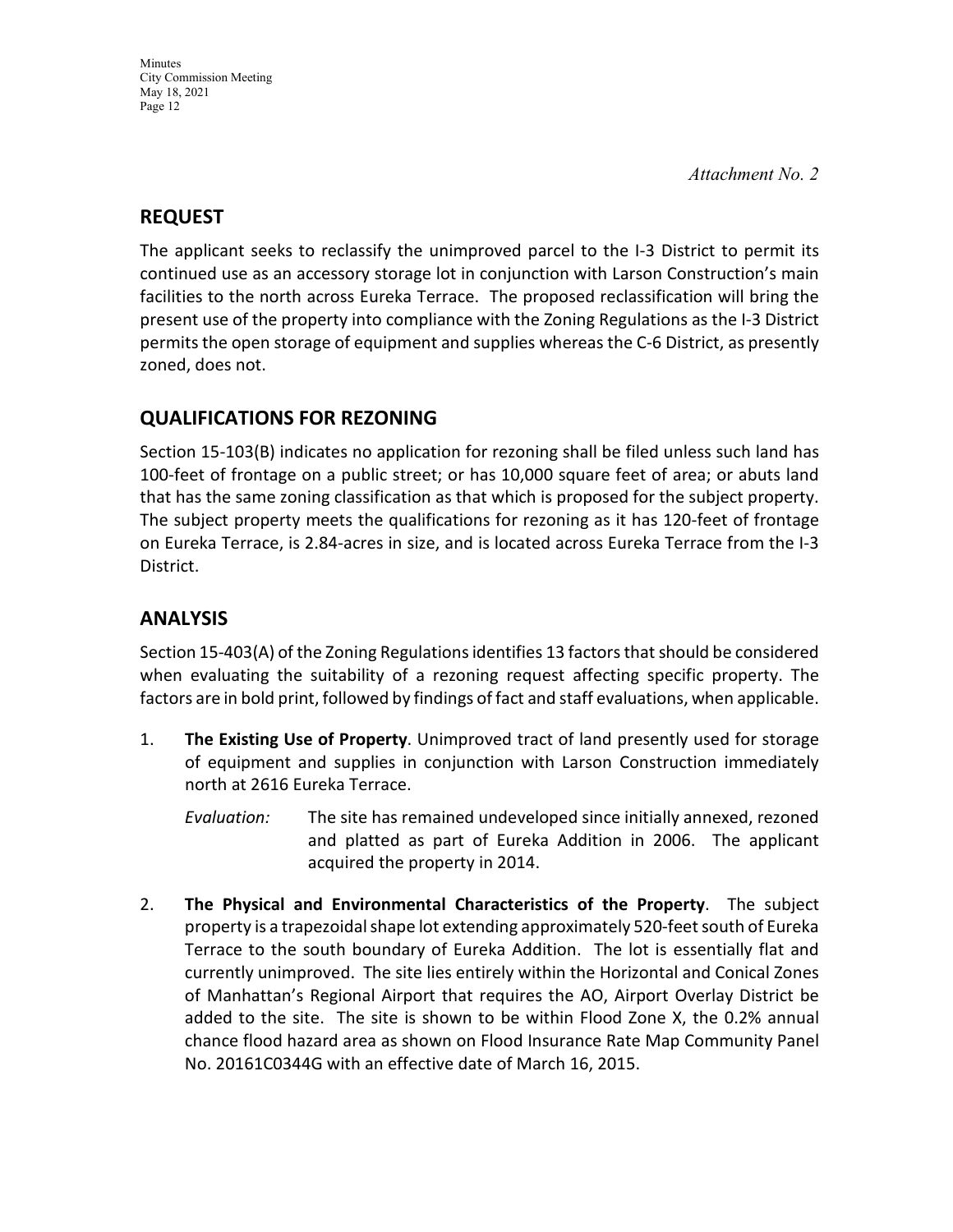#### *Attachment No. 2*

*Evaluation:* There are no physical and environmental characteristics associated with the property that would deter its improvement. The site's location within the Airport Overlay District may require the applicant obtain an Airport Compatible Use Permit prior to any improvement of the property. Given the site's location within Zone X, it will not be subject to special flood elevation requirements for any improvement.

#### 3. **The Zoning and Land Uses of Nearby Properties.**

North I-3, Light Industrial District – Larson Construction company.

- South C-4, Highway Business District Redline Auto Consulting.
- East Penny's Concrete Industrial PUD Penny's Concrete, Inc.
- West I-2, Industrial Park District Vacant.

See Figure 1 for zoning context.

4. **The Suitability of the Property for Land Uses to which it is Restricted under Current Zoning**. The subject property is part of Eureka Addition, a 53-acre heavy commercial/light industrial subdivision annexed to the City of Manhattan and rezoned in 2006. The eastern portion of the subdivision was rezoned to the C-6,

Heavy Commercial District, including the subject property; the central portion rezoned to the I-3, Light Industrial District; and, the western portion rezoned to the I-2, Industrial Park District. In 2008, the lots immediately east and north of the subject property were rezoned to an industrial PUD for Penny's Concrete, Inc. (See Figure 1)

*Evaluation:* Based on the established pattern of zoning and land use, the subject property remains suitable for heavy commercial uses as presently restricted by the C-6 District. *Figure 2. Zoning at Annexation*

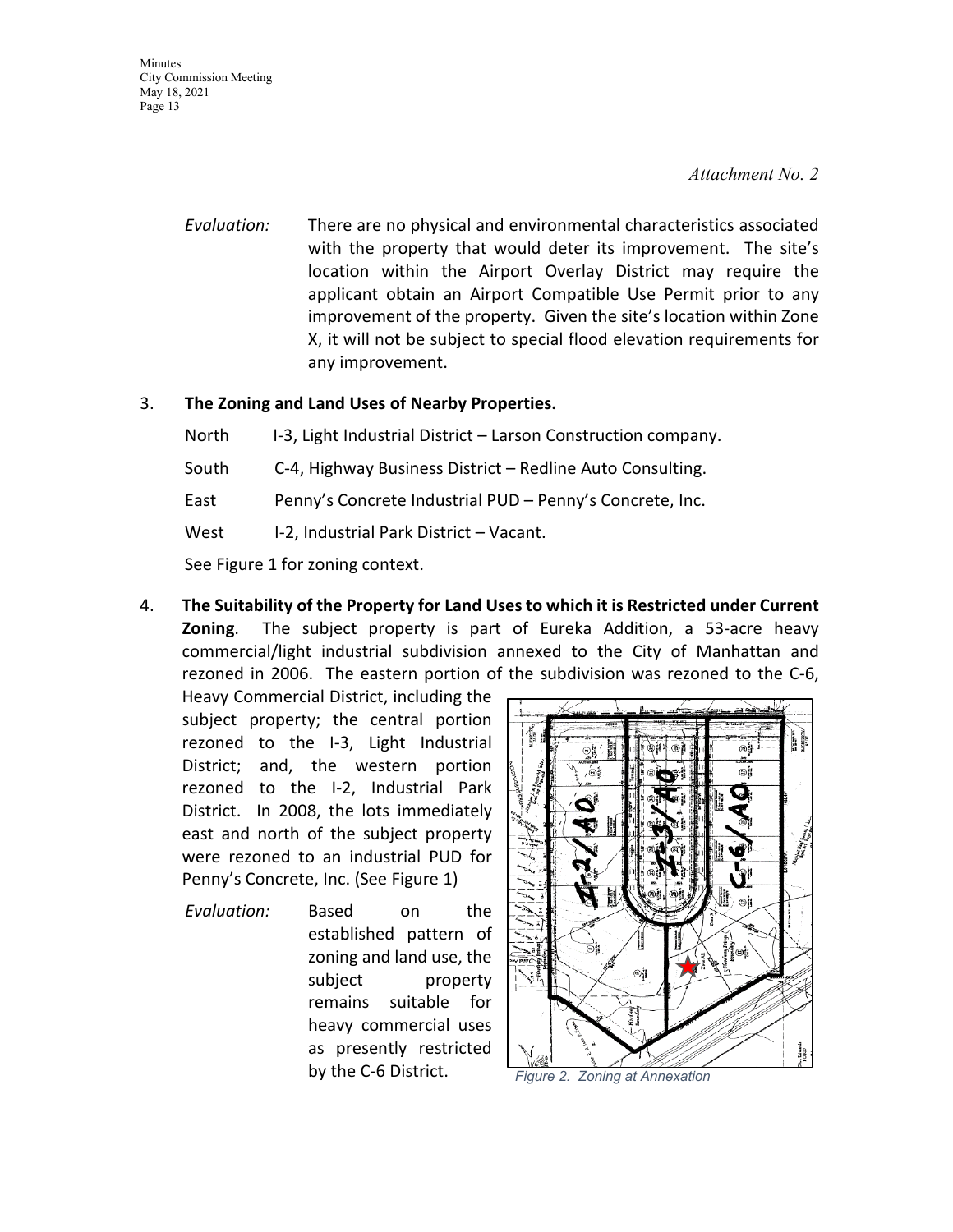#### *Attachment No. 2*

- 5. **The Character of the Neighborhood**. The subject property is located at the south end of Eureka Addition, a heavy commercial and light industrial subdivision extending south of Eureka Drive and west of K-18 Highway. Roughly three-quarters of Eureka Addition has been developed consistent with existing zoning and includes Landmark Self Storage, Star Lumber & Supply, Larson Construction, Penny's Concrete and multi-tenant commercial/industrial buildings. In a broader context is the Flint Hills Job Corps Center and Eureka Drive Storage to the north across Eureka Drive; the Manhattan Regional Airport to the south along with heavy commercial and industrial land use along the west side of Highway K-18.
	- *Evaluation:* The subject property is part of an established and developing heavy commercial/light industrial subdivision. It is anticipated over time, this area will continue to develop for commercial and industrial land use consistent with the future land use recommendations of the Manhattan Urban Area Comprehensive Plan and Eureka Valley – Highway K-18 Corridor Plan.
- 6. **The Compatibility of the Proposed Zoning District with Nearby Properties and the Extent to which it may Detrimentally Affect those Properties**. As noted, the subject property is part of a developing commercial/industrial corridor along Highway K-18. The proposed reclassification would permit the subject property to develop for light industrial land use excluding salvage yards and basic industrial manufacturing. Within Eureka Addition of which it is a part, the proposed reclassification would be consistent with the I-3 District immediately to the north. The land use characteristics of the I-3 District is compatible with neighboring property including Penny's Concrete to which adjacent
	- *Evaluation:* The proposed reclassification is consistent and compatible with established heavy commercial/light industrial character of the area and will not create impacts incompatible with neighboring property.
- 7. **The Conformance of the Requested Change to the Adopted Comprehensive Plan for the City of Manhattan. (If the proposed amendment is in accordance with said Comprehensive Plan, it shall be presumed to be reasonable)**. The Future Land Use Map (FLUM) of the 2035 Manhattan Urban Area Comprehensive Plan identifies the subject property as part of an area designated for *Industrial (IND)* land use.

Policies of the IND designation are as follows: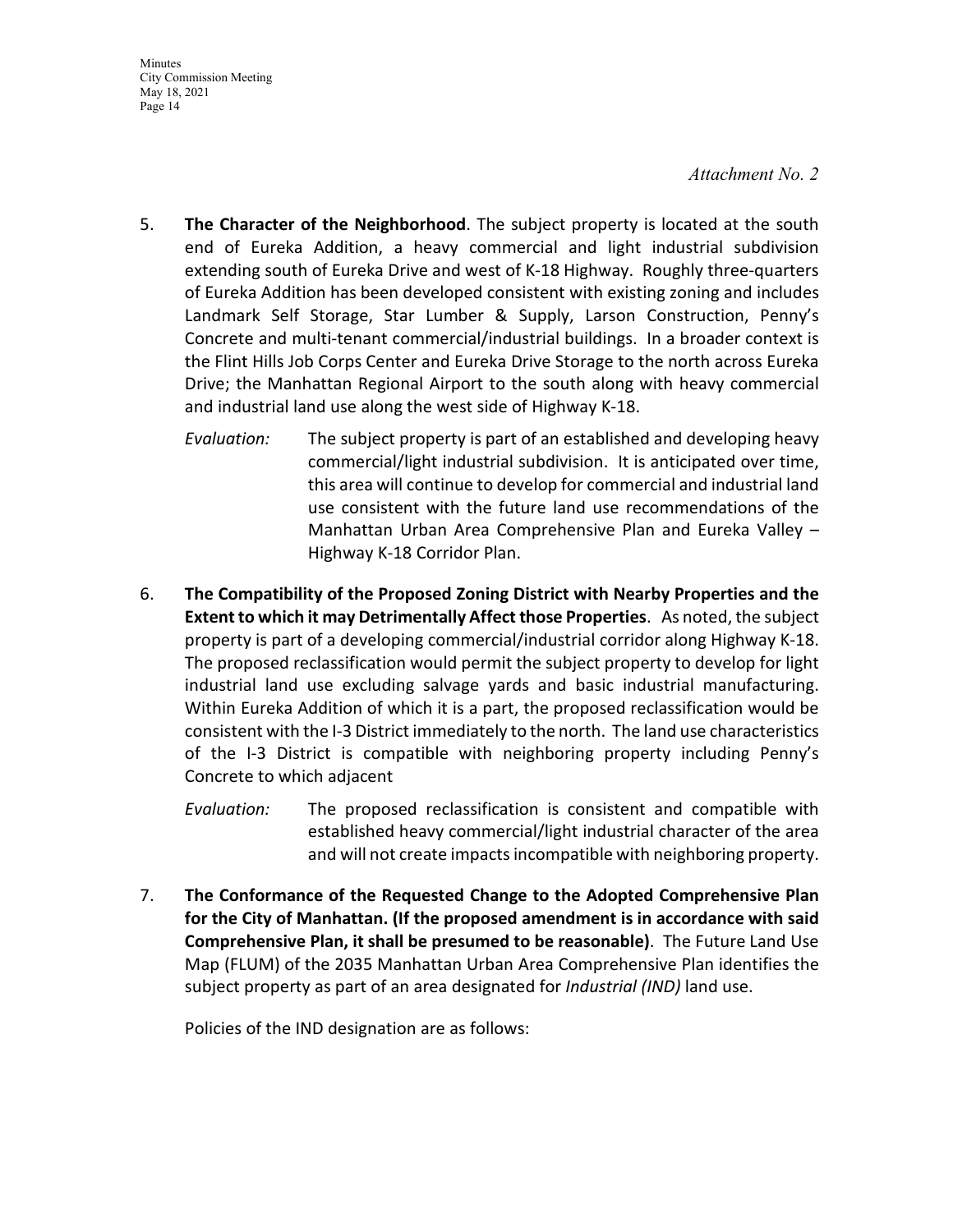#### *I-1: Characteristics*

*The Industrial designation is intended to provide locations for light and heavy manufacturing, research, warehousing and distribution, indoor and screened outdoor storage, a wide range of other industrial services and operations, and supporting accessory uses. Typically, heavy industrial uses involve more intensive work processes, and may involve manufacturing or basic resource handling and/or extraction. Design controls within an Industrial area are not as extensive as in the Office/Research category and a broader range of uses is permitted.*

*Evaluation:* The proposed reclassification to the I-3 District is consistent with the Industrial (IND) land use designation for this area.

#### *I-2: Location*

*Because of their potential environmental impacts, Industrial uses should generally be located away from population centers or must be adequately buffered. Traffic generated by industrial uses should not pass-through residential areas. Sites should have access to one or more major arterials or highways capable of handling heavy truck traffic. Railroad access is also beneficial to certain types of heavy industrial uses. Light industrial uses can typically be located in areas that also contain some highwayoriented commercial uses, and might benefit from close proximity and better access to their local customer base.*

*Evaluation:* The subject property is part of an established heavy commercial/light industrial subdivision. The proposed reclassification is consistent with the IND designation of this area and established land use patterns.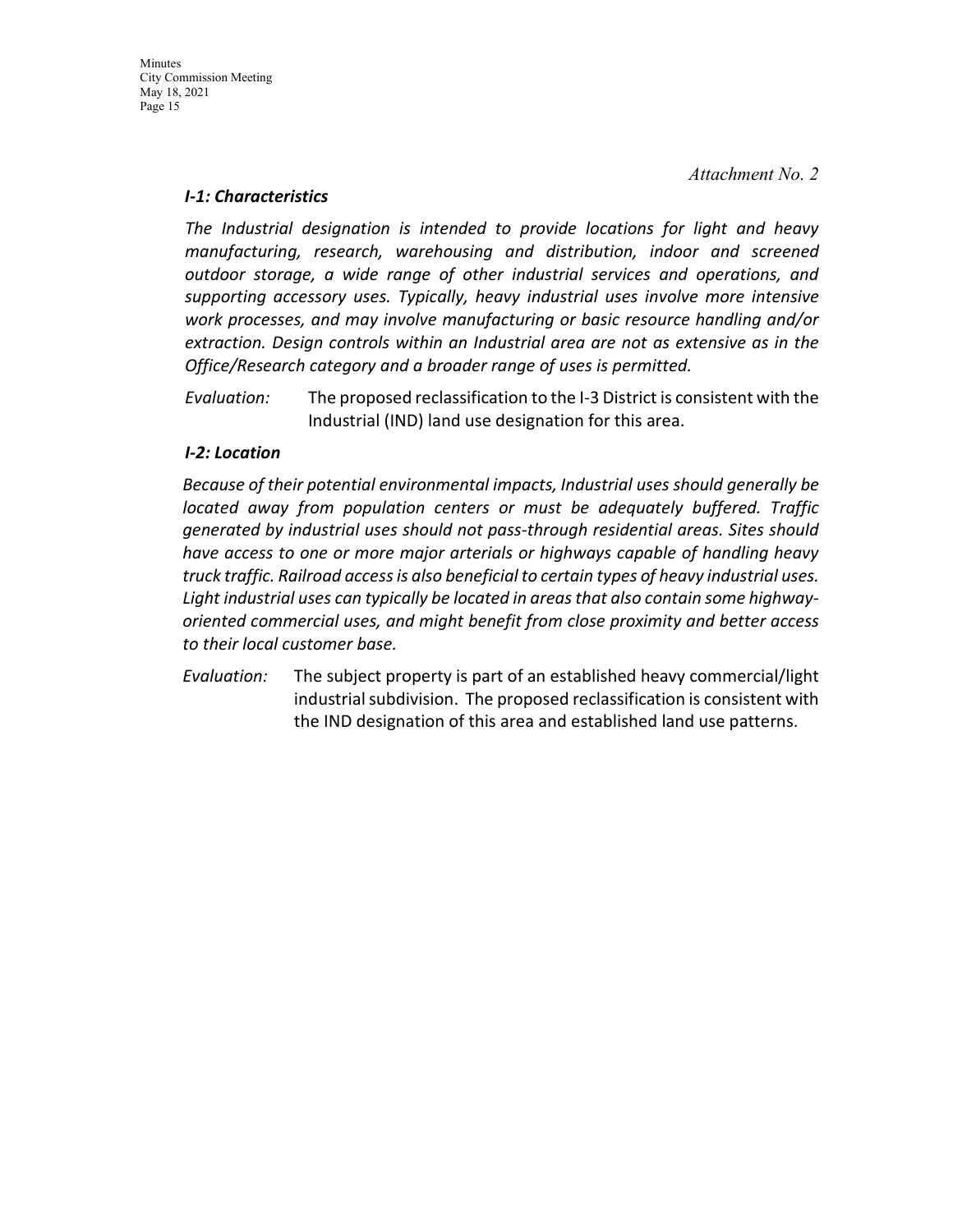#### *Attachment No. 2*



#### *I-3: Screening*

*Screen storage, loading, and work operations from view along all industrial area boundaries (when adjacent to non-industrial uses) and along all public streets.*

*Evaluation:* Consistent with the screening policy of the IND land use designation, the I-3 District, as is being sought, contains a limitation that *"all operations, activities and storage shall be conducted inside a building, or buildings except that storage may be maintained outside the building, provided that it is enclosed by sight obscuring screening of not less than six (6) feet in height, and provided that it is not located within a required front, side or rear yard."* Given the applicant's intent to utilize the site for outdoor storage of equipment and supplies, a six (6) screen will be required to be erected around the perimeter of the site.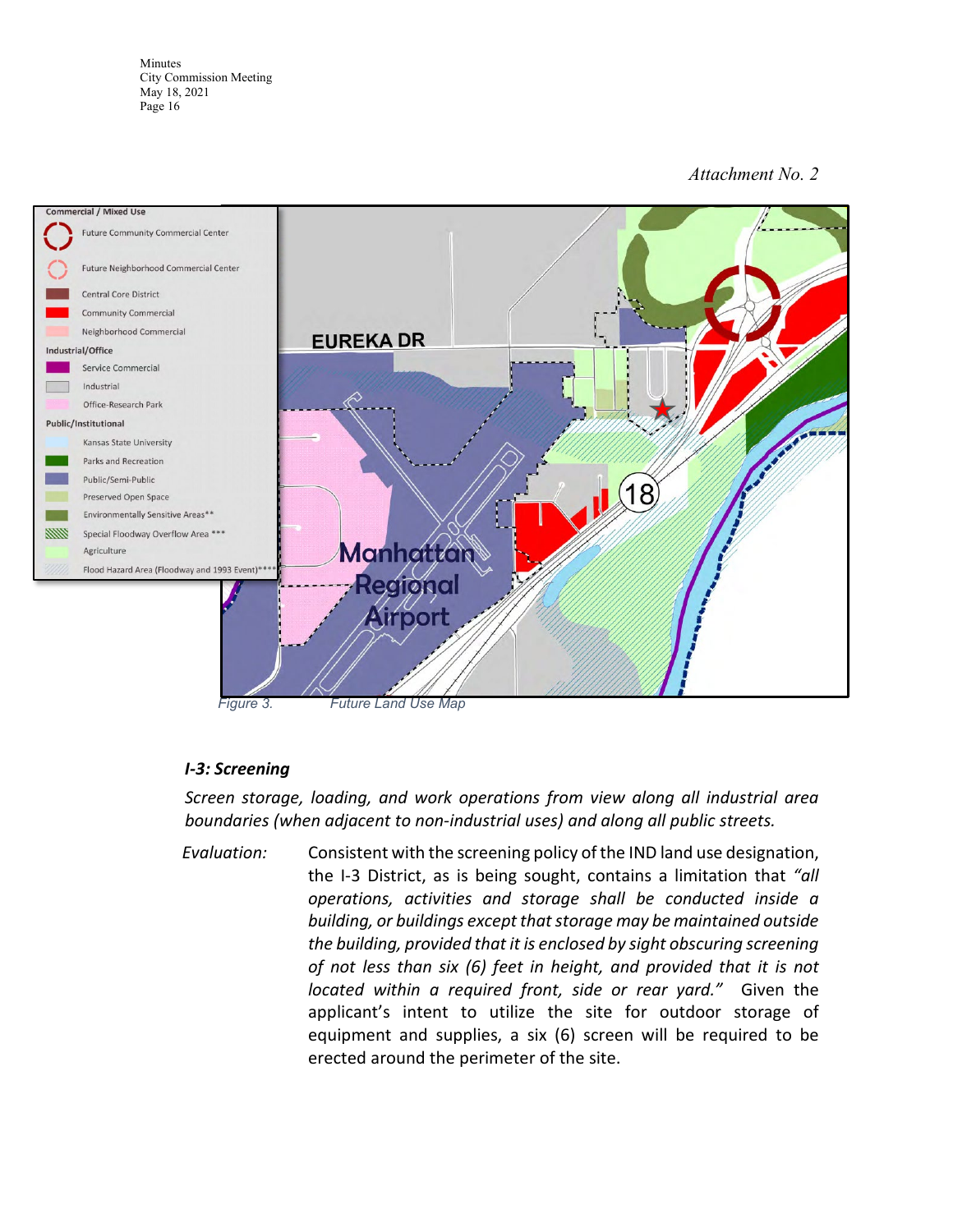Eureka Valley – Highway K-18 Corridor Plan: Based on expansion of the Manhattan Regional Airport and the new alignment of Highway K-18, a corridor plan was envisioned to address anticipated growth of the Eureka Valley area. A component of the Corridor Plan is a Future Land Use Map that identifies recommended land use designations throughout the plan area. The Future Land Use Map of the Corridor Plan similarly designates Industrial land use extending west of Highway K-18 along Eureka Drive. The Corridor Plan indicates *"these areas are intended to address the anticipated long term need for a broad range of industrial uses and sites, including: manufacturing and business parks, and light industry; industrial services that could be generated by the presence of Fort Riley; as well as research facilities and specialized service activities that could be generated by the proximity of Kansas State University and the future National Bio and Agro Defense Facility (NBAF).*

- 8. **The Zoning History of the Subject Property and the Length of Time it has Remained Vacant as Zoned**. The subject property is part of a 53-acre island annexation that was approved by the City Commission on May 2, 2006 with the adoption of Ord. No. 6537. In conjunction with the annexation, the City Commission adopted Ord. No. 6538 rezoning the 53-acre tract into the C-6, I-2 and I-3 Districts. On September 5, 2006, the City Commission accepted public dedications appearing on the Final Plat of Eureka Addition dividing the 53-acre tract into 32-lots. On February 17, 2010, Lots 8-11 were replatted as Lots 33-36, Eureka Addition, Unit Two. The replat was the proposed as a result of additional right-of-way being acquired by KDOT in conjunction with the new alignment of Highway K-18. The subject property exists as Lot 35, Eureka Addition, Unit Two and is currently undeveloped. Prior to its annexation and rezoning, the 53-acre tract of land existed as a farm field zoned the G-1, General Agricultural District and N-1, Airport Noise Hazard District in the County.
- 9. **Whether the Proposed District would be Consistent with the Intent and Purpose of these Regulations**. The intent and purpose of the Zoning Regulations is to protect the public health, safety, and general welfare; regulate the use of land and buildings within zoning districts to assure compatibility; and to protect property values.
	- *Evaluation:* The I-3, Light Industrial District, as sought by the applicant, is consistent and compatible with the established pattern of zoning and land use encompassing the subject property. The proposed reclassification will not compromise the use and integrity of neighboring property for heavy commercial and light industrial land use. Accordingly, the proposed reclassification is consistent with the intent and purpose of these regulations.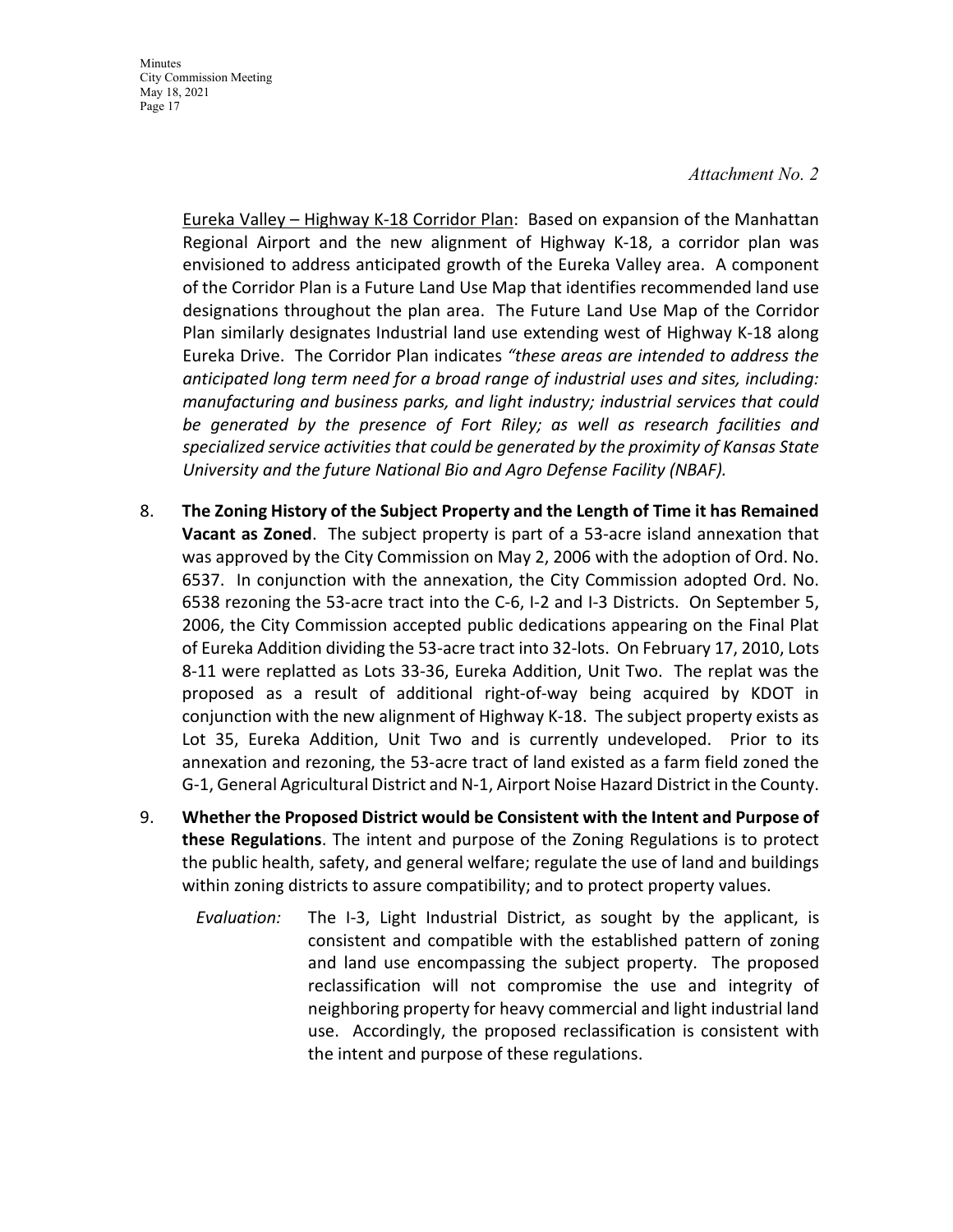- 10. **The Relative Gain to the Public Health, Safety, and Welfare that Denial of the Request Would Accomplish, Compared with the Hardship Imposed upon the Applicant that would Result from Denial**. As noted above, the proposed reclassification is consistent with the established pattern of development and the projected land use of the Manhattan Urban Area Comprehensive Plan and the Eureka Valley – Highway K-18 Corridor Plan.
	- *Evaluation:* There would be no public gain to health, safety, and welfare by denying this request compared to the hardship to the applicant by its denial.
- 11. **Whether Adequate Sewer and Water Facilities, Streets, and other Needed Public Services exist, or can be Provided, or Serve the Uses that would be Permitted by the Proposed Zoning District**. The lot has available public sewer and water facilities, streets and other needed public services.

*Evaluation:* Public services are presently available and adequate to serve the property.

12. **Such Additional Matters as may Apply in Individual Circumstances.** This request is located within the Land Use Planning Zone (LUPZ) identified in the 2017 Flint Hills/Fort Riley Joint Land Use Study (JLUS) and therefore, the City contacted Fort Riley for its review and comment, as per the Memorandum of Understanding (MOU) adopted in 2015. Fort Riley indicated that noise sensitive land uses are generally acceptable within the LUPZ; however, communities and individuals have different views regarding what level of noise is acceptable or desirable.

To address this issue and the need for noise disclosure to contractors, realtors and buyers, Riley County, Ogden, Riley and Manhattan adopted a Notice of Potential Noise Impact (NOPNI) process in late 2019. The NOPNI provides disclosure of potential noise impacts from Fort Riley and directs the public to where they can find information on how to mitigate this noise, if they so choose, through use of the voluntary Noise Attenuation Construction Guidelines. In August 2020, the Riley County Register of Deeds Office filed the NOPNI on all properties located within the identified Fort Riley Noise Disclosure Boundary, stipulating that the notice will appear with the legal descriptions of unplatted tracts, platted lots, and on any subsequent new subdivision plats that may occur in the future within the notification area. This process does not rely on a seller or realtor to provide notice and will automatically appear through the title search. The notice recommends that when undertaking new construction, building additions, or remodeling of a structure located within the area of notice, that noise attenuation construction methods be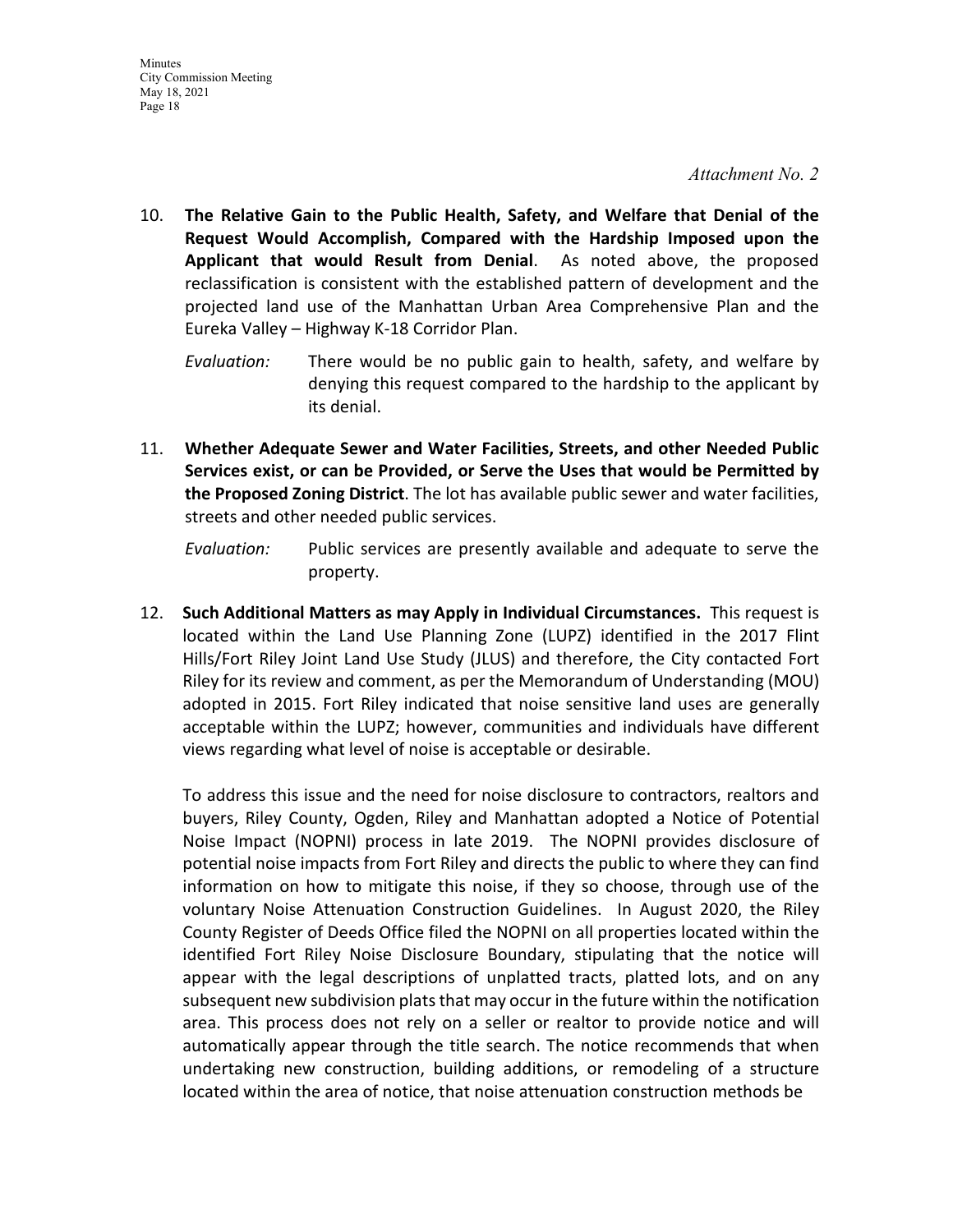considered, to reduce potential noise impacts on the occupants. In addition, the City requires a similar notice be placed on all subdivision plats and building permits for properties located within the notification area.

*Evaluation:* Fort Riley has been notified of this request and expressed no opposition in accordance with compliance with the Noise of Potential Noise Impact requirements.

#### 12. **The Recommendations of Permanent or Professional Staff**

City administration recommends approval of the proposed rezoning from C-6/AO, Heavy Commercial District with Airport Overlay to I-3/AO, Light Industrial District with Airport Overlay.

*Staff Conclusion:* The proposed reclassification is consistent with the established pattern of development and, therefore, no detrimental off-site impacts are anticipated. Further, the proposed reclassification is consistent with the Future Land Use designation of this area for Industrial land use.

## **ALTERNATIVES**

The MUAPB has the following alternatives concerning the **rezoning**. The Board may:

- 1. Recommend **approval** of the rezoning based on finding that it is suitable when measured against Section 15-403 of the Zoning Regulations.
- 2. Recommend **denial** of the rezoning based on finding that it is not suitable when measured against Section 15-403 of the Zoning Regulations.
- 3. **Table** a recommendation on the rezoning to a specific date, indicating the reasons for tabling.

#### **RECOMMENDATION**

City Administration recommends **approval** of the request to rezone Lot 35, Eureka Addition, Unit Two, from C-6/AO, Heavy Commercial District with Airport Overlay to I-3/AO, Light Industrial District with Airport Overlay, based on the findings in this staff report.